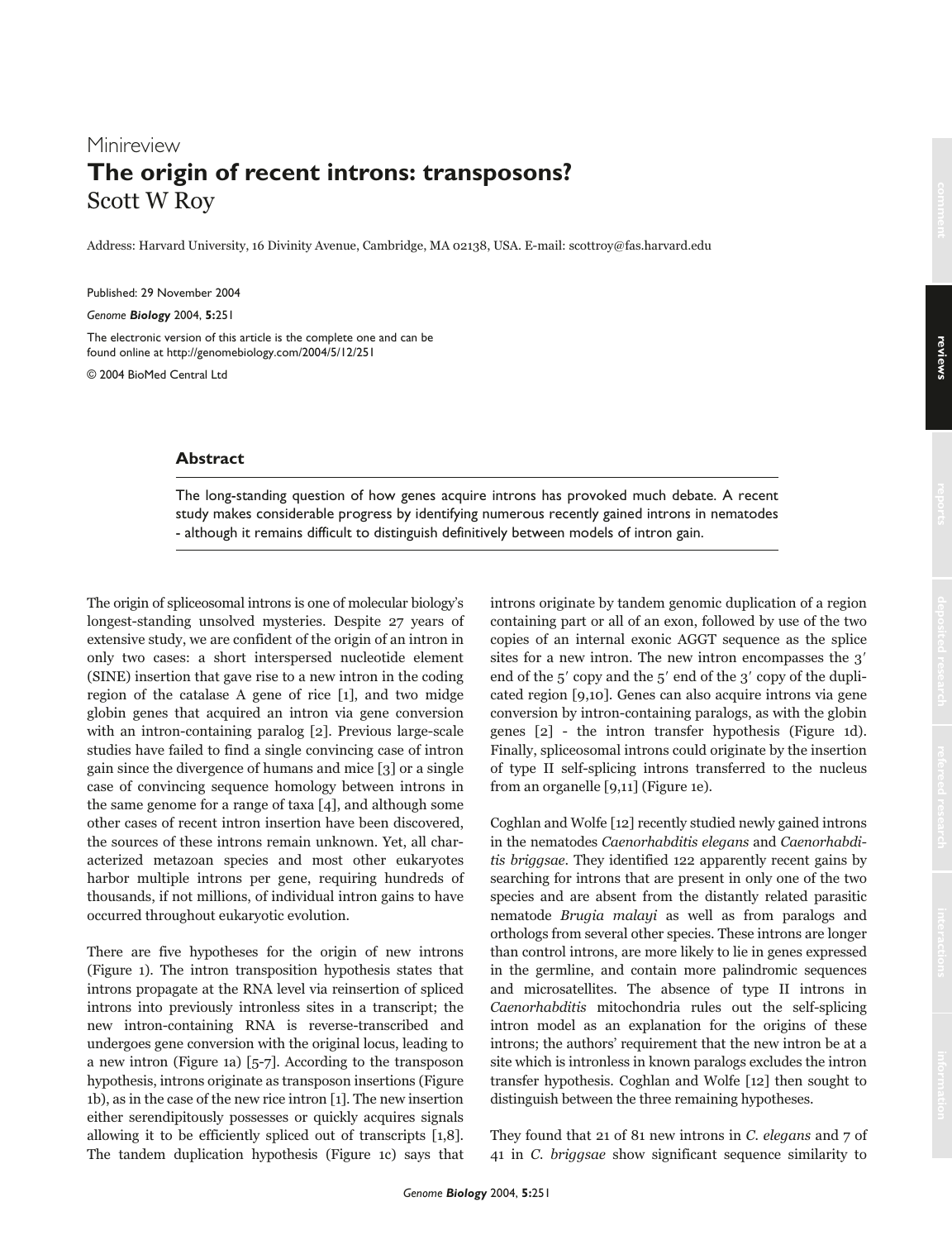

### **Figure 1**

Models of spliceosomal intron gain. **(a)** Intron transposition. An intron from one gene is spliced out of an mRNA transcript. That intronic RNA sequence then reinserts into a previously intronless site of a transcript of the same or a different gene. That structure is then retroposed to give a DNA copy of the gene containing an intron at a new site. The retroposed copy then undergoes gene conversion with a genomic copy (not shown). **(b)** Transposon insertion. A transposon inserts into a contiguous coding region and is transformed into an intron. **(c)** Tandem genomic duplication. A region including part or all of an exon with an internal AGGT is duplicated. The two homologous AGGTs are then used as 5' and 3' splicing boundaries for a new intron comprising the 3' end of the upstream copy and the 5' end of the downstream copy. **(d)** Intron transfer. A gene undergoes a gene conversion or simple double recombination with an intron-containing paralog. **(e)** A self-splicing type II intron, presumably from an organelle of the same organism, inserts into a contiguous region of coding sequence of a nuclear genome and is then converted to a spliceosomal intron.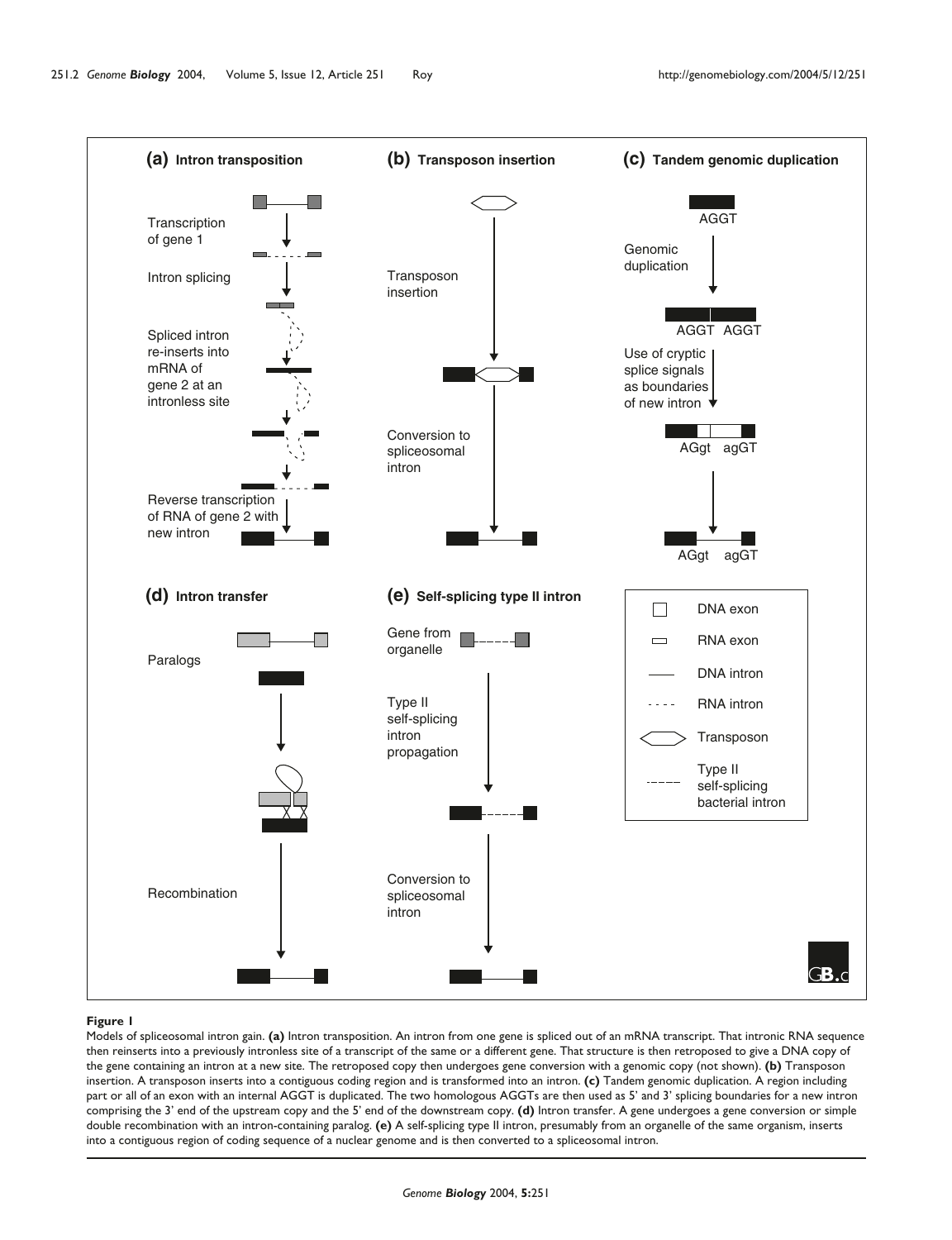other introns in the same genome [12]. In three of these 28 cases, two in C. briggsae and one in C. elegans, the recently gained intron shows homology to another intron in the same gene. In 19 cases, the new intron matches multiple introns in the same genome. Sequence similarity of new introns to other introns is clearly a central expectation of the intron transposition model. Such similarities are also consistent with the transposon model, however, because a second copy of the intron-forming transposon may independently insert into another, previously existing, intron, and with the genomic duplication model as the new intron sequence would be homologous to nearby exonic and intronic sequences. Further analysis showed that the newly gained introns are not enriched for known repetitive elements relative to control introns (apparent evidence against the transposon hypothesis) and that the ends of new introns show no similarity to flanking exonic sequences, apparent evidence against the genomic duplication model. Thus intron transposition seems to be supported by a process of elimination.

The story is not so simple, however. Figure 2 shows the observed intron pattern for one of the C. briggsae genes with a newly acquired intron and its orthologs from other species. Newly gained intron 3 shows sequence homology to both introns 1 and 5 of the same gene. The three introns each contain multiple copies of a roughly 170 base-pair palindromic element. C. briggsae intron 3 is putatively new, so its sequence similarity to the other introns could be due to intron transposition. Introns 1 and 5 are shared with humans however, and thus date to at least the Cambrian explosion, far too long ago for intronic sequences to maintain the observed high level of sequence similarity. Indeed, the sequences of the corresponding introns in Caenorhabditis remanei, C. elegans, and Homo sapiens do not contain the palindromic sequence. Thus the sequence similarity between introns 1 and 5 appears to be not a vestige of intron birth but due to more recent events, most probably independent insertions of the same palindromic element into both pre-existing introns. In fact, the palindromic elements present in these introns are quite common in the C. briggsae genome - a nucleotide similarity search, using BLASTN [13] comparing the third intron to the whole C. briggsae genome yields over one hundred hits with Expectation (e) values of less than 10-10.

This raises the possibility that intron 3 acquired this palindromic element not by transposition of another intron but by a third transposon insertion, either into a pre-existing intron 3 or into a contiguous coding region, leading to the creation of intron 3 (the transposon model). The finding of Coghlan and Wolfe [12] that new introns are generally enriched in palindromic sequences suggests the latter. The possibility of intron origin by insertion of palindromic transposons is enticing, because the tendency of palindromic elements to form hairpin structures could bring the 5 and 3splice sites of the new intron into proximity,



#### **Figure 2**

Pattern of conservation between species for one of the *C. briggsae* genes with a newly acquired intron, and a hypothesis for intron acquisition. **(a)** Intron presence and absence, and sequence similarity, for *C. briggsae* gene CBG18597 and orthologs. Introns 1 and 5 are common to all orthologs; intron 3 is unique to *C. briggsae*. Black boxes represent exons and lines represent introns. The gray boxes represent the common palindromic sequence within introns. Other introns in the genes are omitted for simplicity (indicated by breaks in the boxes). Not drawn to scale. **(b)** Probable origin of the sequence similarity between introns 1 and 5. The absence of the common palindromic sequence in introns of orthologs suggests that both *C. briggsae* introns 1 and 5 acquired the sequence through independent recent transposon insertions. Intron 3 may contain the common sequence as a result of transposition of another intron (interpretation of Coghlan and Wolfe [12]), by creation of the intron by a third transposon-insertion event (argued here) or via a third transposon insertion into a previously existing intron 3.

perhaps facilitating splicing. (A shorter hairpin structure is maintained by selection in the first intron of the Adh gene in Drosophila melanogaster [14].) The intron sequence could then gradually lose its palindromic character as other compensatory local mutations increased the intron's splicing efficiency, leading eventually to the quasi-random sequence characteristic of most introns. Although the authors' [12] finding that recently gained introns are not enriched in known repetitive elements seems to be evidence against transposon origins for these introns, this could be reconciled if the palindromic elements involved are extinct, and their extant copies too diverged (the intron matches in the Coghlan and Wolfe study [12] show around 70% nucleotide identity) to warrant inclusion in libraries of known transposable elements.

Other mechanisms could also account for the excess of palindromic elements in new introns, however. Regions with more stable DNA secondary structures (such as palindromic elements) are expected to experience more replication slippage, leading to higher rates of duplication of short-tomedium stretches of DNA. If such duplications occasionally